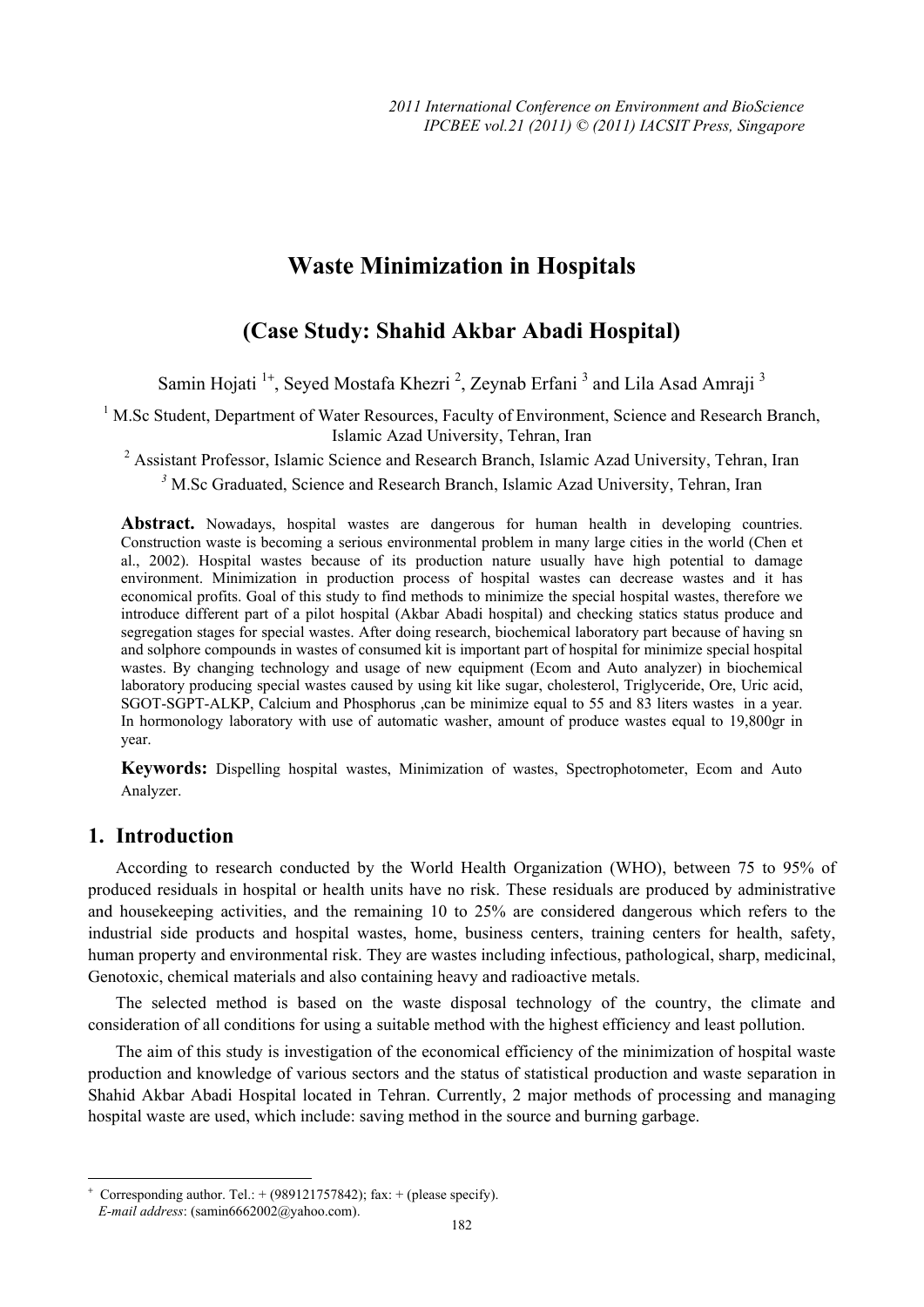According to World Bank 2005, the current production of hospital wastes in Iran has reciprocal trend with respect to the estimates of WHO for developing countries. (Dehghani2008) found that the amount of waste produced in the teaching hospitals of Tehran University of Medical Sciences is 4.42kg/bed/day. In other words, about 75% of wastes are hazardous and of 25% are normal. Based on the same report, it is unlikely that instruction of segregation and separation in the origin has enough efficiency. Another important point is that the production of hospital waste in Tehran is estimated about 2 to 3 times higher than other developing countries located in Middle East and Africa. Each active hospital bed produces a figure around 2.5 to 3 kg of waste per day. While in other cities such as Cairo and Beirut, it is about 1.1 to 1.3 Kg.

The significance of this study is to address a point that has not already considered; the economic aspects and making profit and calculating values of decreased hospital costs and comparing different modes of utilizing different devices and its impact on reducing current hospital costs and the more profitability. This can be an incentive tool for managers and official heads of hospitals and organizations and encourage them to use advanced equipment and devices.

## **2. Materials and Methods**

This research has been conducted in "shahid Akbar Abadi" hospital and maternity located southwest of Tehran in the summer of 1386. Hospital is belonged to the Government and it is first class. Number of approved hospital beds are 320, which currently has 213 active beds. Hospital building has 4 floors and consists of 7 sections. The number of employees is equal to 260.

Data collection of hospital waste has been done by frequent field visits and taking list of materials from the drug store located in the hospital which will be distributed to all sectors and it is based on the random removal of wastes and their separations and also interview with the hospital staffs in different sectors.

The average daily hospital waste outlet in "Shahid Akbar Abadi" is 603 Kg which 315 Kg of them are infectious, hazardous and sharp wastes and 288 Kg are the regular home residuals. Amount of weight and volume and density of the produced wastes in this study are approximately 220.09 tons, 5.15  $\text{m}^3/\text{day}$  and 130 kg/  $m<sup>3</sup>$  respectively. 52% of the produced wastes are infectious and 48% are common and home residuals.

In addition, according to the classification done by (WHO, 1983) it was found that 61.1% of wastes are household and 38.9% are hazardous. (Hassan, 2008) showed that the amount of household wastes in Bangladesh is 77.4% and other 22.6% are hazardous wastes.

Infectious wastes are: operating room wastes, delivery room, treatment, ICU part, NICU part, the dressing room, pathology department, laboratory, isolation room, expired drug, textiles and clothing contaminated with blood, gas and cotton used for dressing, laboratory samples and related culture environment, plastic materials including nylon, gloves, urine bag, Infusion Set, sickroom parts, needles and razor.

Plastic wastes makes up 19% of hospital wastes and this high unexpected percentage is due to the overuse of non-recyclable trash instead of recycling and reusing for different purposes. These results are contrary to findings of (Abdulla, 2008) and (Bdure, 2007) in Jordan hospitals. (Dehghani, 2008) reported in Iran hospitals that the plastic contents are 24%, 27%, 29% respectively. Glass makes up over 18.7% of hospital wastes which is due to the high number of serum and empty vial. Plastic wastes have the highest percent of 2.5% which are observed in hospitals with dialysis services; including rubber filters, rubber tubing and rubber gloves.

## **3. Results**

#### **3.1. Ordinary Waste minimization practices in the "Shahid Akbar Abadi" hospital**

#### **3.1.1. Radiology Section**

In Radiology Sectors, Radiology films due to have silver are separated and sold separately. Additional fixation solution also is not discarded and will be sold. These section's wastes are chemical wastes and they are in the group of infectious wastes. Their approximated weights appear 2 Kg daily.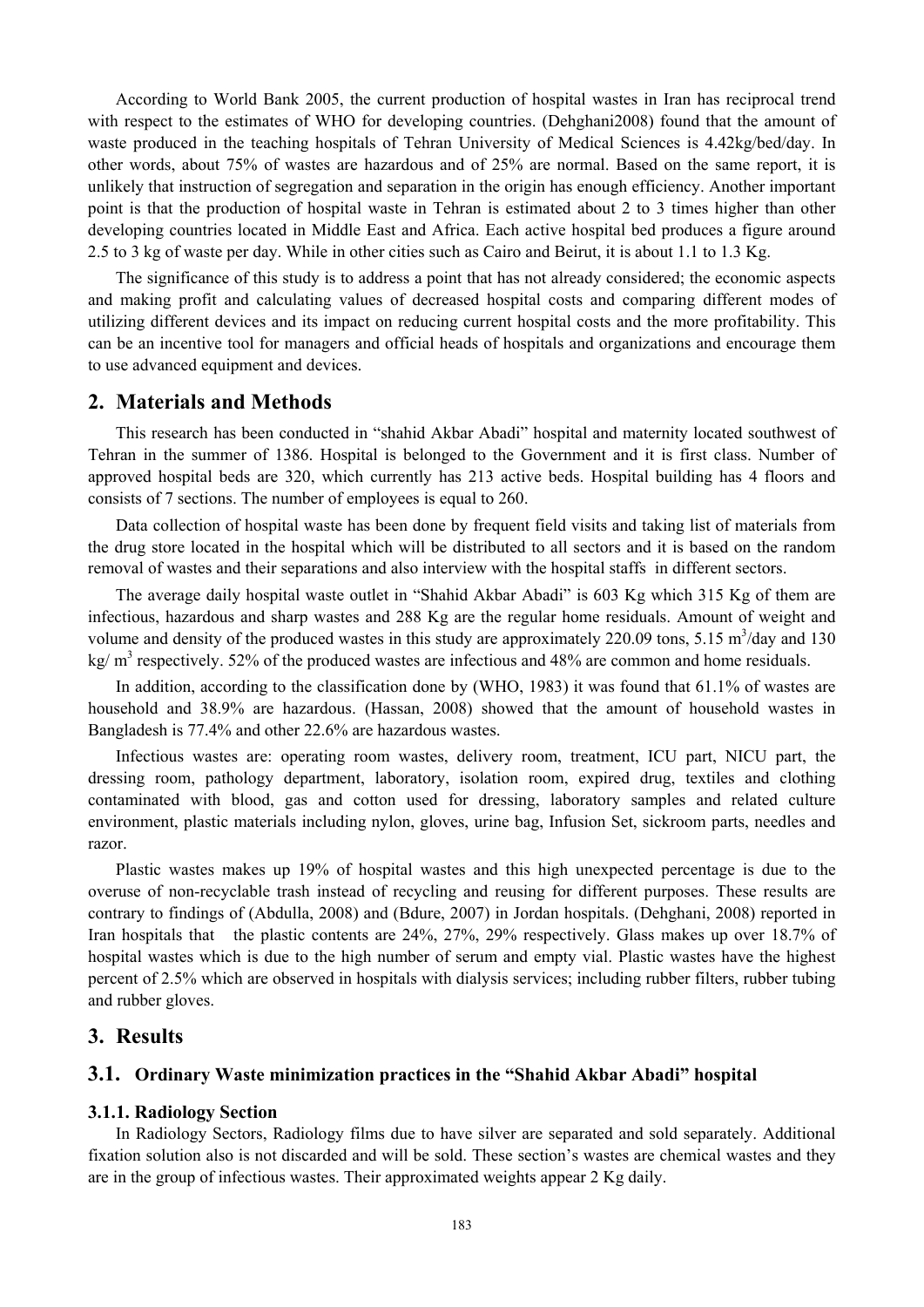### **3.1.2. Food wastes**

Bread is removed from the food wastes and sold separately. 3 Kg of common wastes per day are including bread. Overally, 5 Kg of wastes has been reduced daily in the "Shahid Akbar Abadi" hospital.

## **3.2. Wastes minimization in the "Shahid Akbar Abadi" hospital**

## **3.2.1. Plastics Waste, paper and paperboard, glass, metal, cotton**

The approximated weight of these wastes comprises about 156 Kg every day. This group can be sold. The proper separation in the origin in addition to reducing wastes and increasing environmental beneficial effects have economic exploitation. This work takes place in the semi-functional. These materials are sent to landfill due to lack of proper separation from the remaining wastes.

### **3.2.2. Minimization measures in the laboratory**

Using Device called the Auto analyzer and auto metal system instead of manual methods in biochemistry and Hematology laboratories reduces consumption of laboratory kits and also the number of cleaning pipes and increases water savings. Overally, the benefits of this machine in minimization are; reduce the purchase of materials and laboratory kits, full use of older material and kit, regular control on drug use and laboratory kits before reaching their expirations, full use of all materials in kits containing materials and laboratory glass

### **3.2.3. Drug minimization measures**

In this section by regular inspecting on medicines and also checking their expiration dates, we can significantly decrease the production of this type of wastes.

#### **3.3. Minimization measures in bio-chemistry lab**

If you use an Ecom machine instead of Spectrophotometer, the average consumption of solution and kits will be reduce to half. Due to the availability of cyanide and sulfur compounds in solution and kits and also entering of these wastes directly into urban sewage, minimization of consumption in this section is very important. Auto analyzer machine is new and modern system. By using this machine, the consumption of materials and laboratory kits will be reduce to half of what it is for Ecom machine. Other advantages of this device is to reduce personnel required for the lab work which in turn reduces the risk of personnel's contacting with cyanide and sulfur material and their related illnesses. Also, answer to the testing sample for Ecom device is equal to 4 or 5 days. By using the auto analyzer system this time is reduced to 1 day.

| Type of<br>machine | Cumulative<br>daily tests | The volume<br>of consumed<br>kits(cc) | Cost of<br>each<br>kits<br>(Rial) | Cost of<br>consumed<br>daily<br>kits(Rial) | volume of<br>consumed<br>monthly<br>kits(cc) | Cost of<br>consumed<br>monthly<br>kits(Rial) | volume of<br>consumed<br>annually<br>kits(cc) | Cost of<br>consumed<br>annually<br>kits(Rial) |
|--------------------|---------------------------|---------------------------------------|-----------------------------------|--------------------------------------------|----------------------------------------------|----------------------------------------------|-----------------------------------------------|-----------------------------------------------|
| Spectrophotometer  | 153                       | 306                                   | 14.840                            | 411.720                                    | 9,180                                        | 12,351,600                                   | 110,160                                       | 148,219,200                                   |
| Ecom               | 153                       | 153                                   | 14.840                            | 205,860                                    | 4,590                                        | 6,175,800                                    | 55.080                                        | 74,109,600                                    |
| Auto Analyzer      | 153                       | 76.5                                  | 14,840                            | 102,930                                    | 2,295                                        | 3,087,900                                    | 27,540                                        | 37,054,800                                    |

Table 1 - cost of kits consumption for Spectrophotometer, Ecom and Auto Analyzer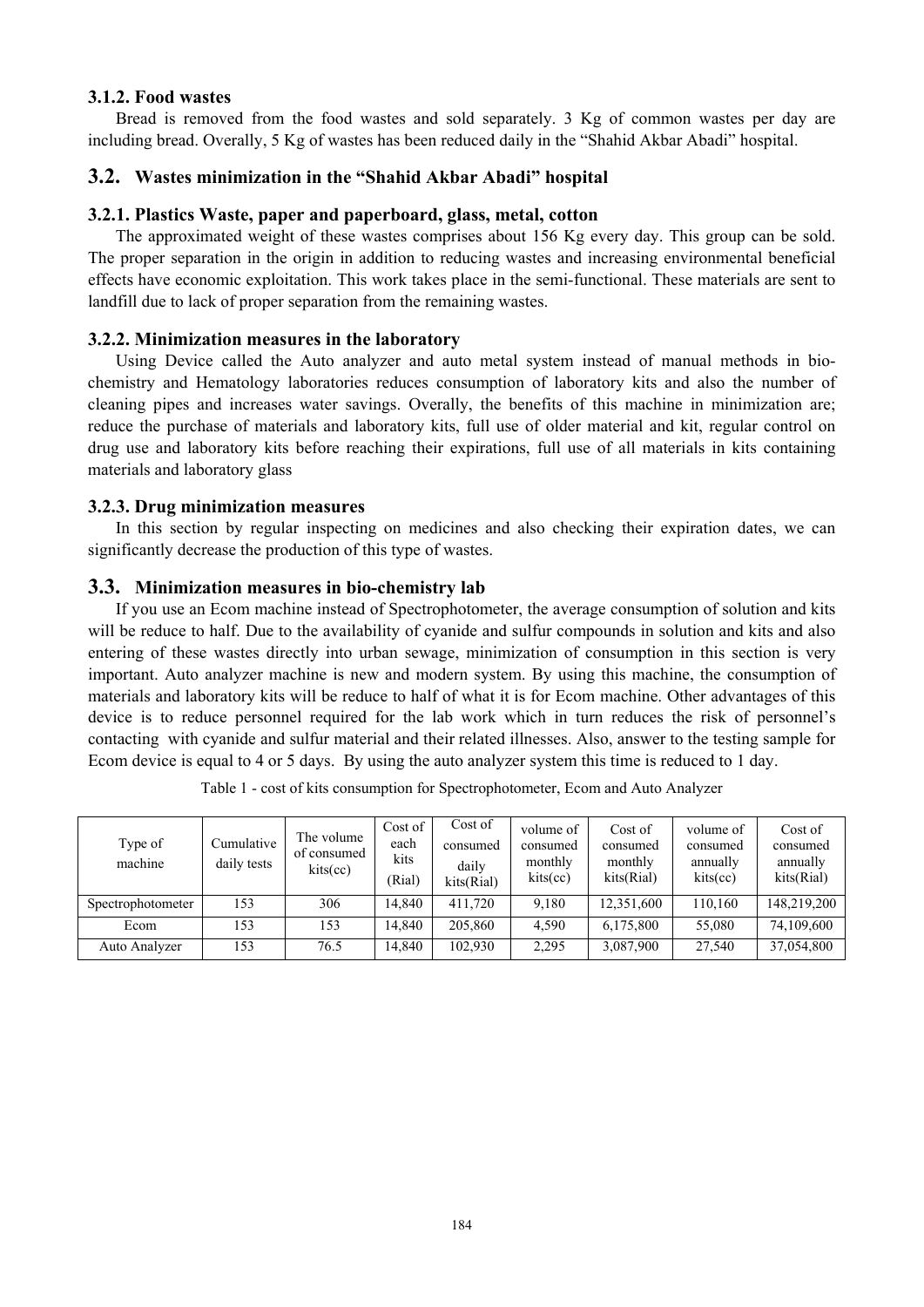

# **4. Conclusion and Discussion**

1. Spectrophotometer is used in bio-chemistry laboratory for diagnostic testing of kits, which due to being old device, its intake kits and special wastes due to consumption of fine kits, in day, month and year is equal to 306 cc, 9,180cc, and 110,160cc respectively.

2. In the case of using the device called Ecom in the Bio-Chemistry Laboratory, amount of waste from small consumable kits in day, month and year is 153cc 4,590cc 55,080cc respectively.

3. Auto analyzer as a new device available for analysis in bio-chemistry laboratories, reaches the amount of waste from small consumable kits on the day, month and year to 76.5cc, 2,295 cc and 27,540cc respectively.

4. Using the Ecom device instead of Spectrophotometer device in bio-chemistry Laboratory reduces the special wastes production or consumption of kits in 55,080 cc.

5. Using the Auto analyzer device instead of Spectrophotometer device in bio-chemistry Laboratory reduces the special wastes production or consumption of kits in 82,620 cc.

6. Using the automatic washer in Hormone Laboratory Studies causes minimization of 19,800 gr in plastic wastes production.

According to calculations in Table 1, volume of the residual resulting from the use of laboratory kits by Spectrophotometer equals to 110,160cc which is equivalent to 110.16 lit/year. By using the Ecom device instead of Spectrophotometer amount of waste reduction is equal to 55,080cc (55.08 lit/year) and by using the auto analyzer device instead of Spectrophotometer amount of waste reduction is equal to 82, 620cc (82.62 lit/year).

# **5. Suggestions**

The following solutions to remove obstacles to make progress in hospital waste management are recommended:

- 1. Calculate and monitor economical benefits from waste minimization in hospital.
- 2. More accurate monitoring and controlling of hospital waste separation process by the ministry of health and medical education and environmental protection agency.
- 3. Materials management in a way that the 3 primary criteria of using less, reusing and recycling to be considered.
- 4. Review reasonably related laws to facilitate the process of reducing the danger of hospital waste and removing their problems.
- 5. Review the laws in the process of the hospital waste separation at source and related definitions to prevent from confusion of officials responsible for hospital waste separation.